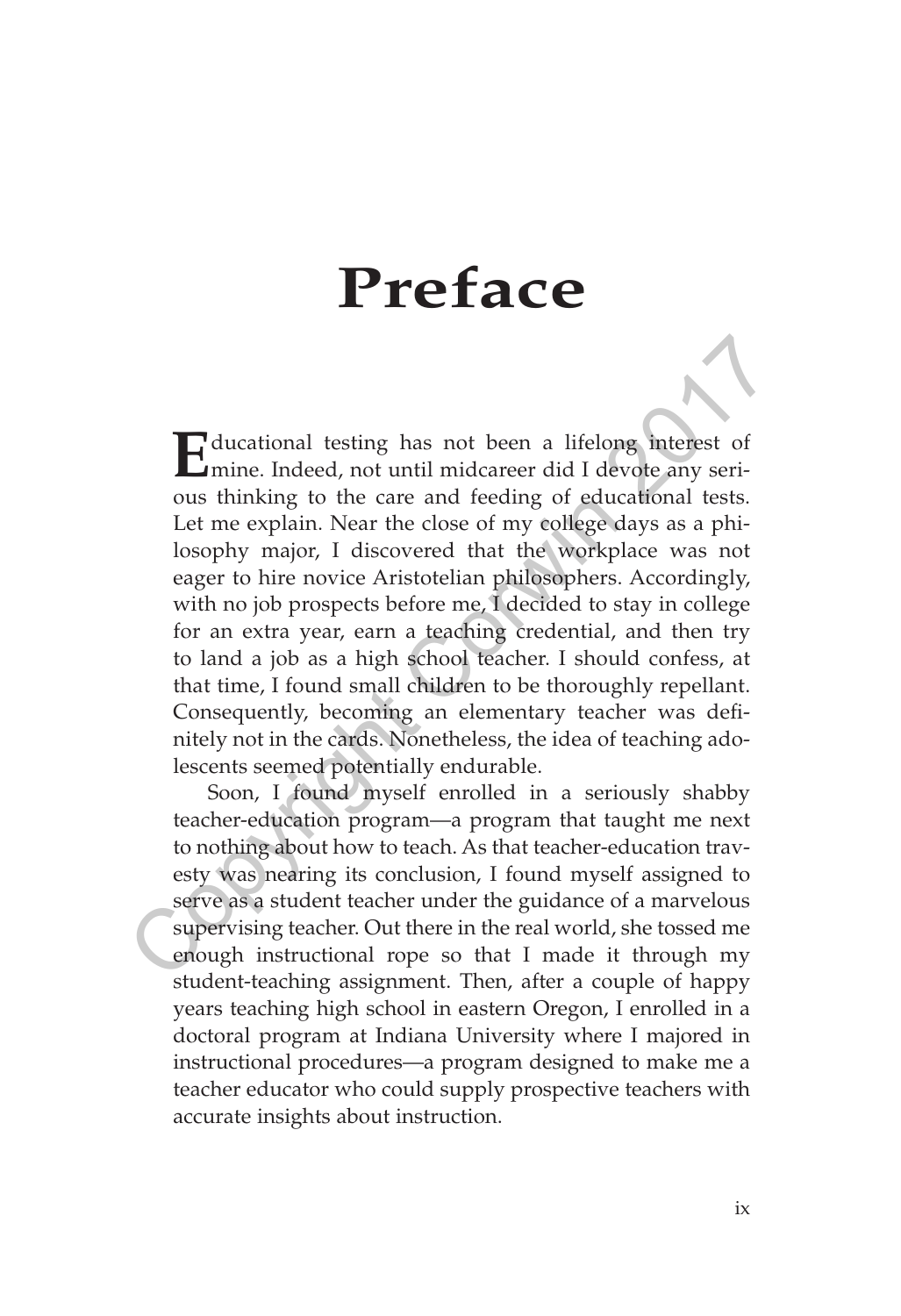## x The ABCs of Educational Testing

And that's where the first half of my career was centered, as a teacher educator in the UCLA Graduate School of Education providing instructional strategies and tactics to would-be teachers. Moreover, I really enjoyed trying to train prospective teachers—sometimes almost a thousand per year—hoping to supply them with the tools they'd need to become instructional superstars.

But in the late 1970s, many of my former UCLA students—the ones who had been teaching for a while began telling me that although they were trying to implement the instructional techniques I'd been touting, their instruction was becoming more heavily influenced by the need to have their students succeed on upcoming, important educational tests. After a number of such conversations with my former students, I became convinced that if genuinely significant consequences were going to be based on students' test scores, then whatever was measured by those tests would surely be stressed instructionally. Whether a test's results were being used to evaluate a state's schools or to determine the awarding of a student's high school diploma, the significance of high-import tests had transformed those educational tests into powerful curricular magnets. Become instructional superstars.<br>
But in the late 1970s, many of my former UCLA<br>
students—the ones who had been teaching for a while—<br>
began telling me that although they were trying to implement<br>
the instructional techniq

With this recognition regarding the curricular impact of educational tests, and a realization that most of the tests being used in our schools had not been fashioned by individuals who knew all that much about instruction, I consciously decided to make a shift in my career path, turning from an emphasis on instruction toward a focus on educational measurement. Much measurement-related reading and studying followed, for I really needed to learn about educational testing pretty much from scratch. For the last three decades, then, I've attempted to center most of my thinking, speaking, and writing on educational testing—what it is, how it is used, and how it can be improved.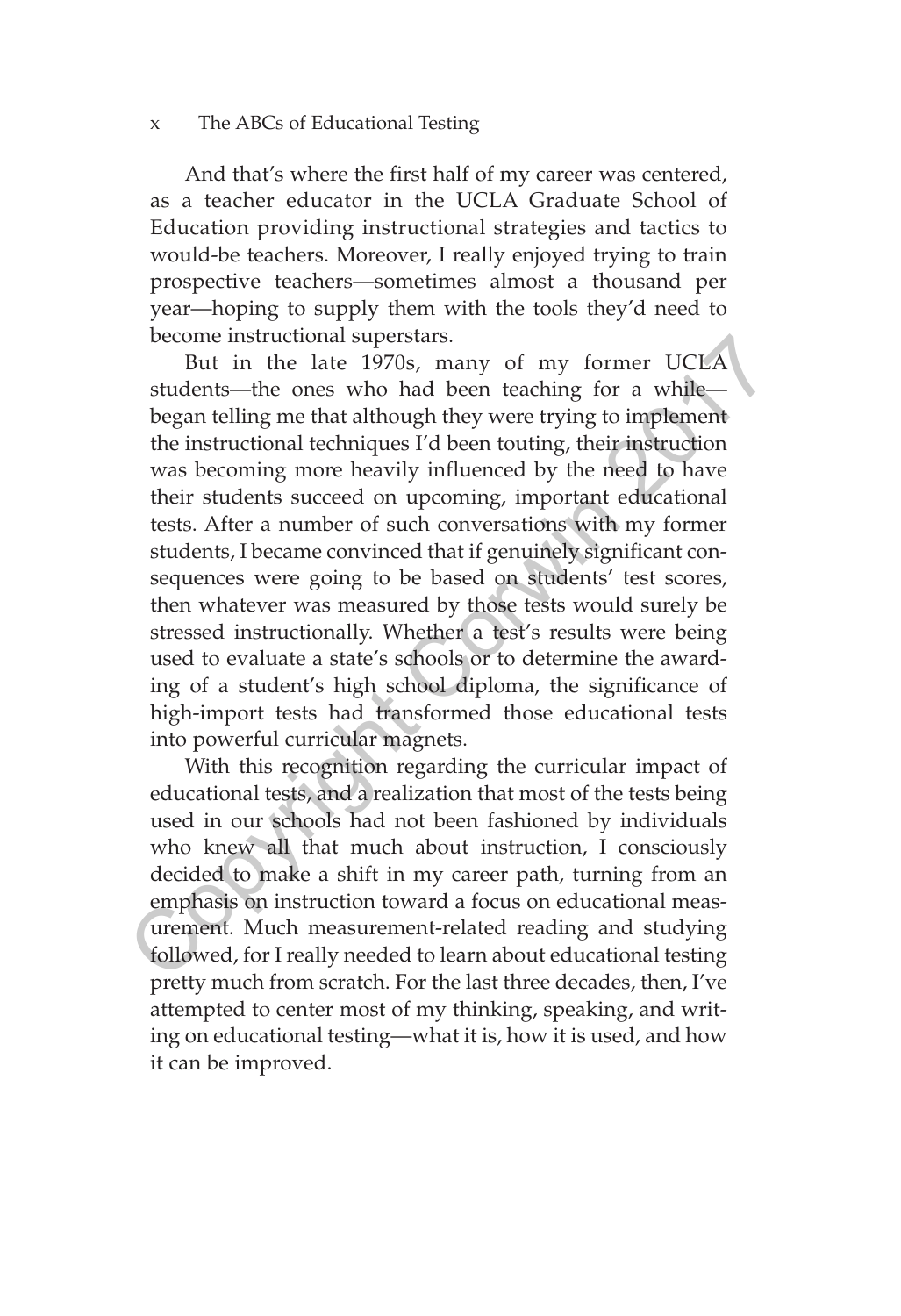## **Educational Tests: Potent Tools**

After just a few years pursuing this new focus, I arrived at a significant conclusion that I still believe to be true. In a nutshell, it is that educational test-

*Educational testing constitutes the most cost-effective way to improve our schools.*

ing constitutes the most cost-effective way to improve our schools. From an *instructional* perspective, a well-formed educational test can provide teachers with needed clarity regarding the specific skills and knowledge they wish to promote for the students in their classrooms. Test-clarified curricular targets can help teachers devise more accurately targeted instructional activities. Turning from instruction to *evaluation,* the use of appropriate educational tests can contribute to sound decisions regarding how successful a teacher's instruction activities actually were. That is, which instructional segments worked well, which instructional segments were so-so, and which instructional segments simply flopped? shell, it is that educational test-<br>ing constitutes the most cost-effective way to improve our<br>schools. From an *instructional* perspective, a well-formed<br>educational test can provide teachers with needed clarity<br>regardin

When there are *any* significant consequences associated with a test's usage, then what's tested will almost certainly be taught. And because the dominant factor we employ to evaluate instruction has sensibly been students' learning, then the tests we employ must be suitable for that mission. Tawdry tests, when used for instruction or evaluation, can have seriously harmful effects on the way our children are educated. Terrific tests, however, can have a decisively positive impact on teaching and learning. And if you consider the often nontrivial costs associated with many improvement-focused educational strategies—such as reducing class sizes—then the cost-effectiveness of excellent educational testing becomes apparent.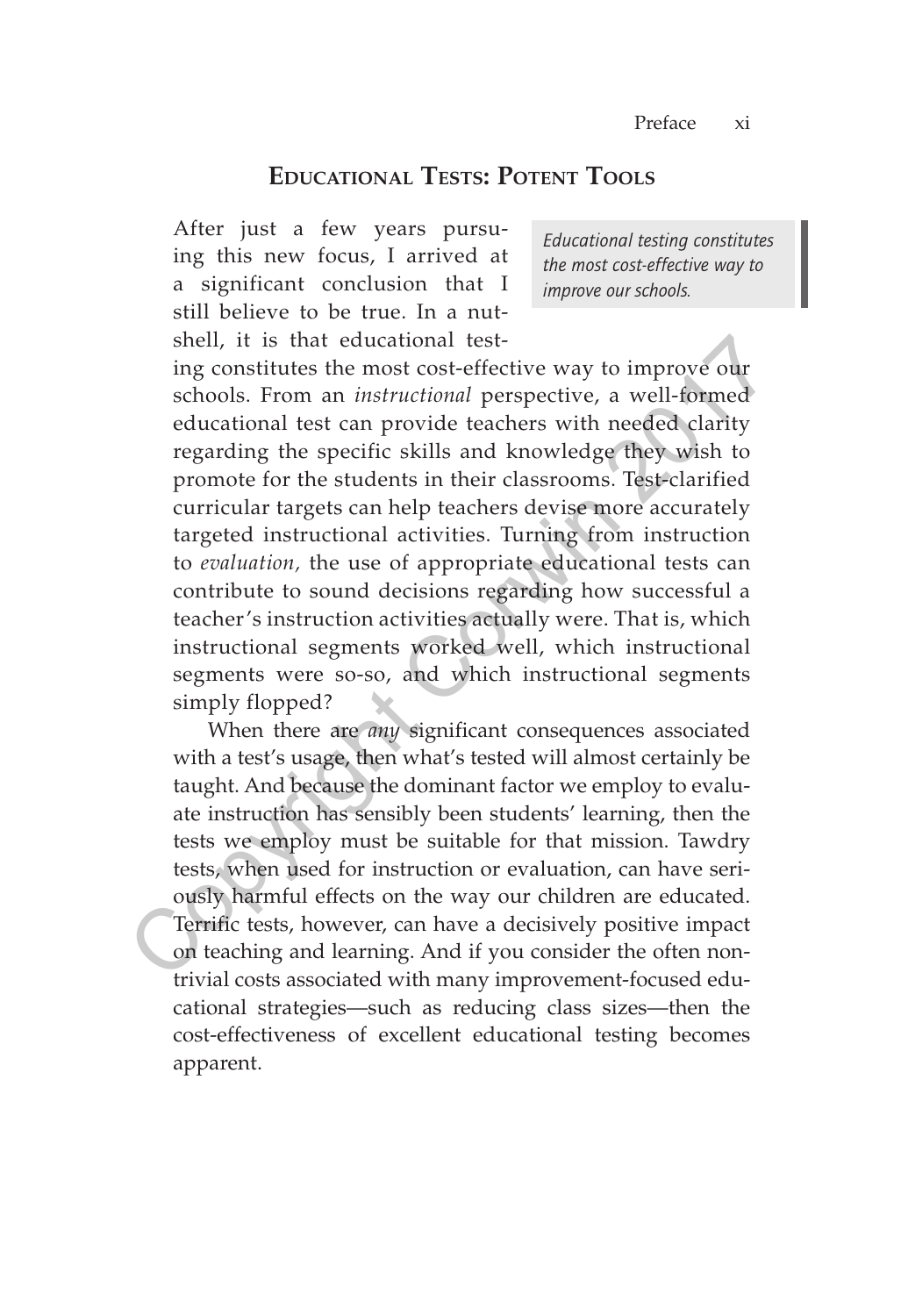## **Understanding Educational Testing's Basics**

If well-formed educational tests can have a beneficial impact on the way we educate our children, then more people need to know how to distinguish between educational tests that are wonderful from those that are woeful. But, currently, most of us are busy. Consequently, a common response from educators and even from parents who have children in school—is to "leave educational testing to the specialists." After all, busy educators and busy parents reasonably assume that the tests being used in our schools are appropriate. What I've learned during the past thirty years, however, is that many of the tests currently used in this nation are flat-out wrong for their intended measurement missions.

Accordingly, I wrote this book with the explicit intention of translating seemingly off-putting technical notions into more accessible language. In this book you will encounter nine key assessment-related understandings. You'll find one of these understandings presented in every chapter's wrapup section called *Takeaway Time.* Each understanding encapsulates the most important thing I hope you'll take away from that particular chapter. If you spend time to master those nine understandings, then *you* can be in a position to have an influence on the educational tests of concern to you. In the book's final chapter you'll be presented with a set of potential action options that you might wish to undertake as a consequence of your increased understandings regarding educational testing. The book can be read solo or it can form the grist for a study group during which the content of the book's chapters—at a group-determined pace—can be considered. wondertur from those that are woertul. But, currently, most or are burst, consequently, a common response from educators—and even from parents who have children in school—is to "leave educational testing to the specialist

In an attempt to support readers as they wrestle with this book, after I had written it, I bopped out an *Online Supplement* containing a set of additional activities for each of its ten chapters. Most helpful, I suspect, for groups engaged in a collaborative study of the book's issues, the materials in the supplement can also be used by solo readers. In addition, there are separate Prefaces to the *Online Supplement* for each